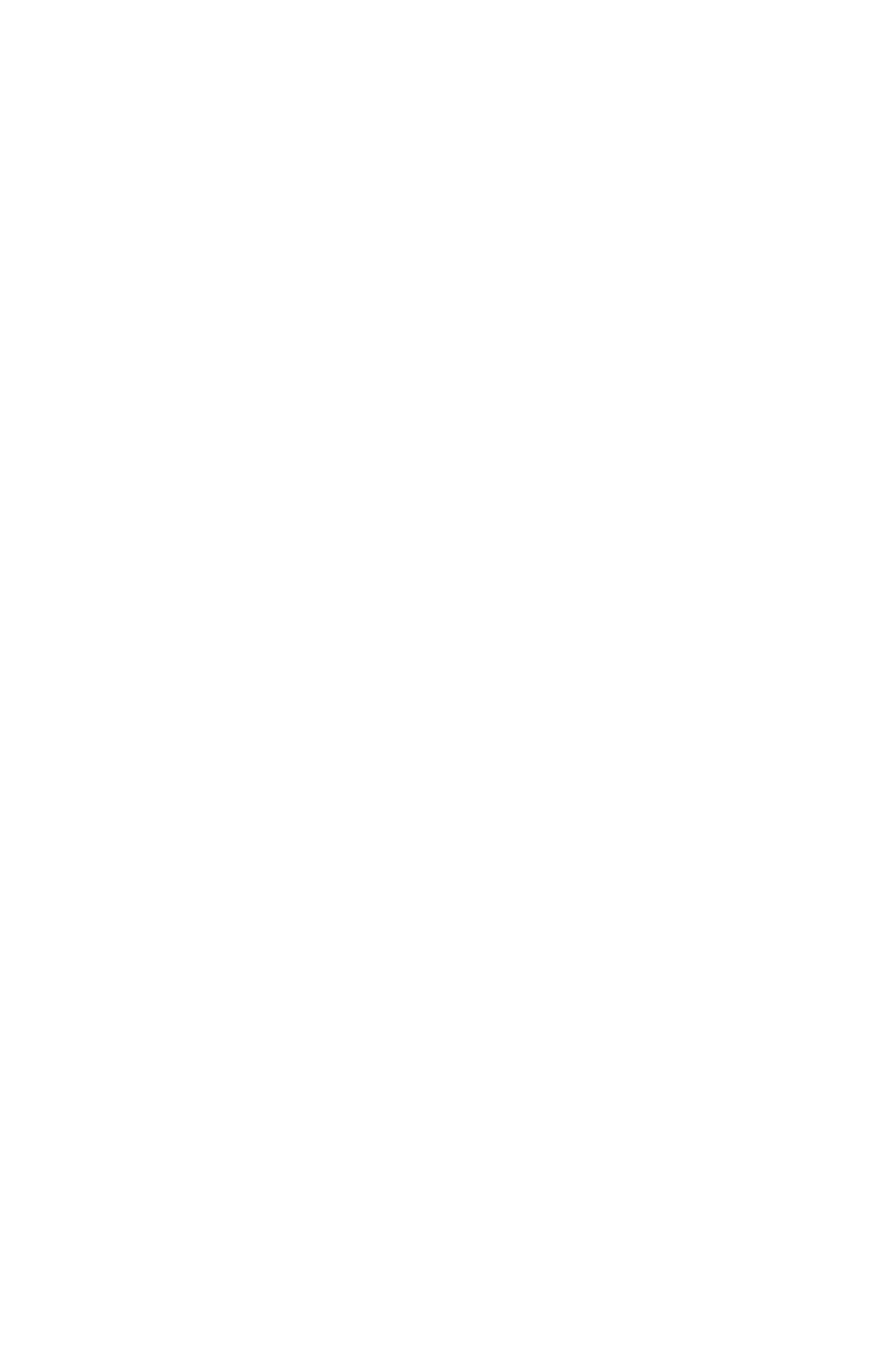### **A GUIDE TO NONPROFIT BOARD SERVICE**

Dear Board Member:

Thank you for serving as a director of a nonprofit charitable corporation. Oregonians rely heavily on charitable corporations to provide many public benefits, and our quality of life is dependent upon the many volunteer directors who are willing to give of their time and talents.

Although charitable corporations vary a great deal in size, structure and mission, there are a number of principles which apply to all such organizations. This guide is provided by the Attorney General's office to assist board members in performing these important functions. It is only a guide and is not meant to suggest the exact manner that board members must act in all situations. Specific legal questions should be directed to your attorney. Nevertheless, we believe that this guide will help you understand the three "R"s associated with your board participation: your role, your rights, and your responsibilities.

Active participation in charitable causes is critical to improving the quality of life for all Oregonians. On behalf of the public, I appreciate your dedicated service.

Sincerely,

Efele 7. Roundel

Ellen F. Rosenblum Attorney General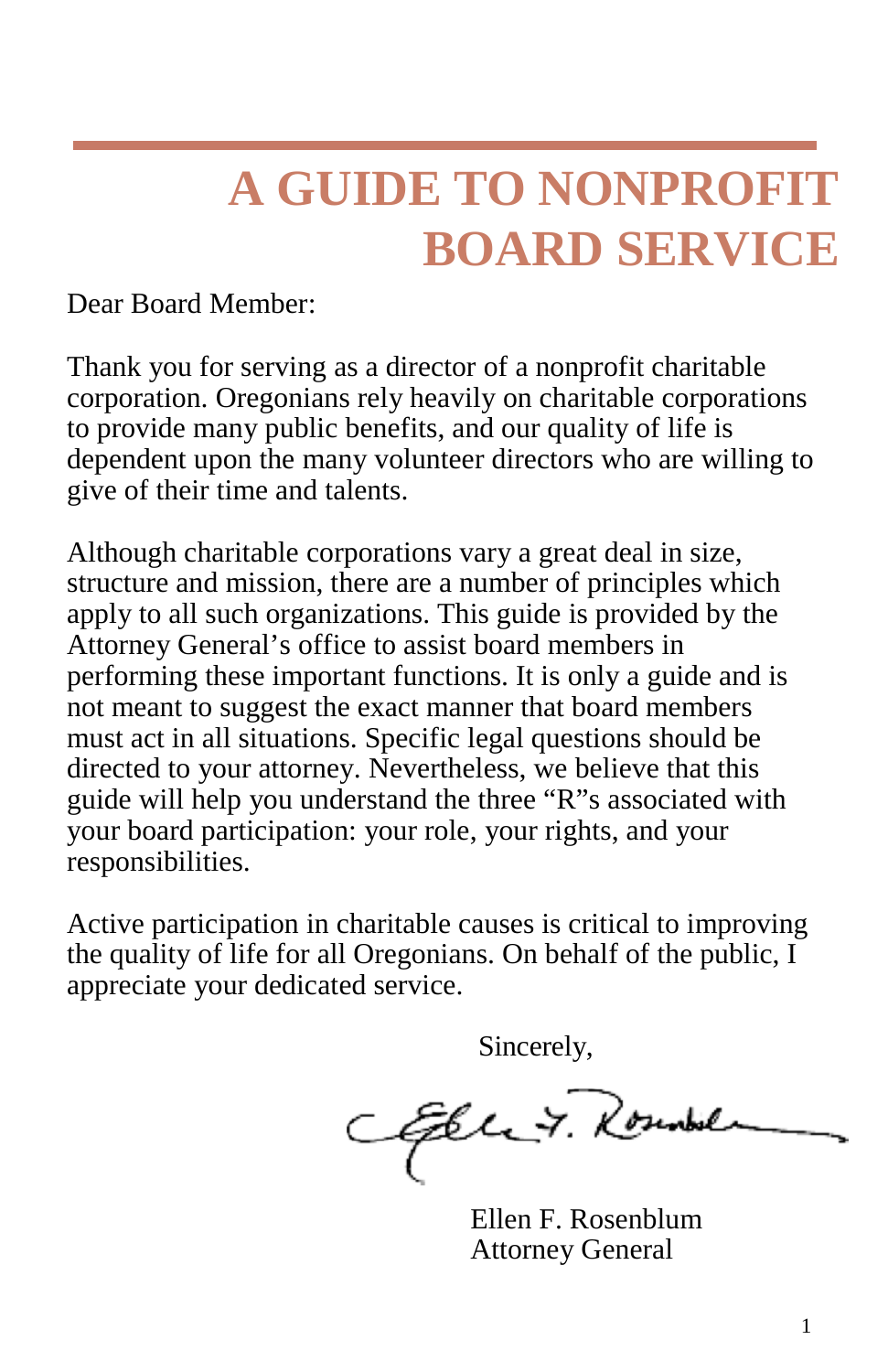## **UNDERSTANDING YOUR ROLE**

Board members are recruited for a variety of reasons. Some individuals are talented fundraisers and are sought by charities for that reason. Others bring credibility and prestige to an organization.

But whatever the other reasons for service, the principal role of the board member is stewardship. The directors of the corporation are ultimately responsible for the management of the affairs of the charity. This requires active participation. People who do not have the time to regularly participate should not agree to be on a board. The board must insure that the organization is operated for a charitable/public purpose; it may not be operated for private benefit. Proper stewardship requires that the organization's assets be held "in trust," to be applied to its charitable mission.

One of the most important functions of the board is keeping the resources and efforts focused on the charity's mission. This requires the board to have an adequate understanding of the organization's programs, people and resources available to achieve the organization's goals. As a starting point, every board member should be familiar with the organization's Articles of Incorporation and Bylaws.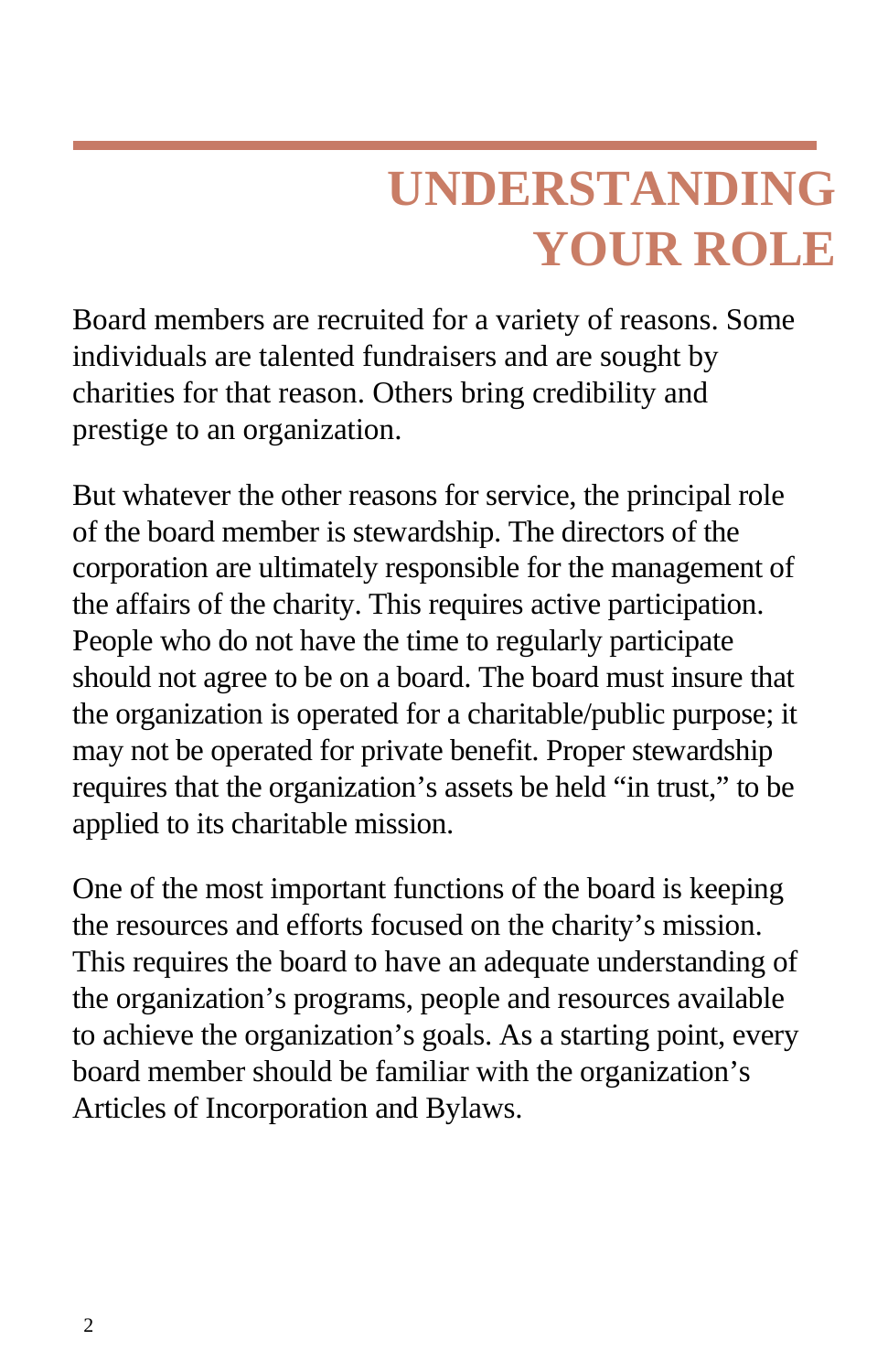Board members' roles may vary greatly depending upon the size and nature of the organization. Some small organizations do not have paid staff, in which case board members may be actively involved in all aspects of the organization's operation. In larger organizations, the board is typically not expected to manage the day-to-day activities of the charity. The directors appoint officers so that they, in turn, can carry out the day-to-day activities of the organization. It is the board's responsibility to hire the chief executive officer (often referred to as the executive director) and to oversee that person's work in fulfilling the organization's mission.

A related function of the board is to set the compensation of the charity's CEO. Every board member should know what the CEO is paid and participate in the final decision. The compensation should be reasonable for the services rendered and be comparable to similarly situated executives. The board should remember that CEO compensation, as well as that of other key executive officers, may be important to donors, beneficiaries and the community-at-large. The compensation levels will be reported in financial reports which will be accessible to the general public.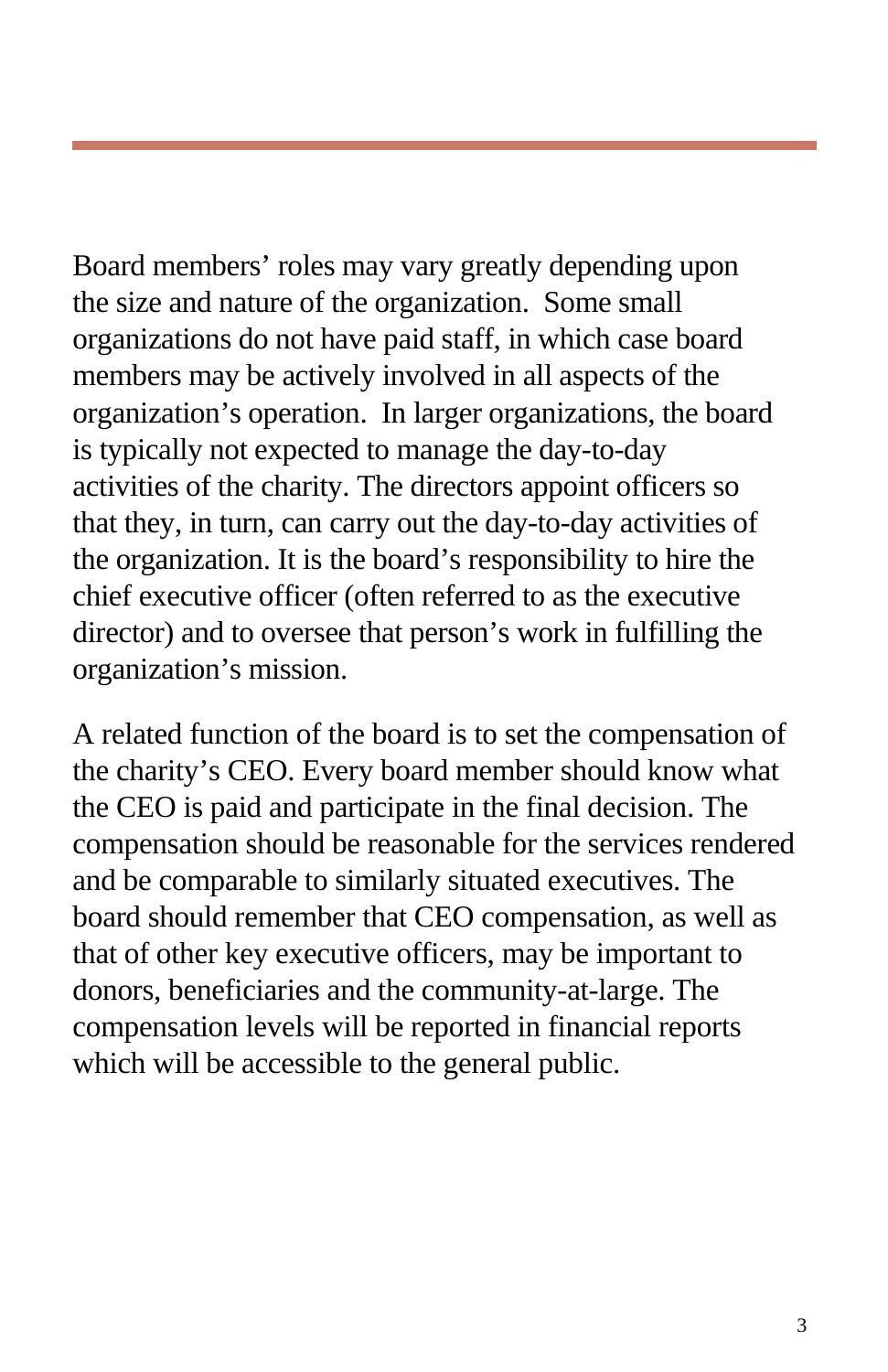# **UNDERSTANDING YOUR RIGHTS**

In order to carry out your legal responsibilities as a board member, you must be able to make informed judgments about important matters regarding the organization and operations of the charity. The law permits you to reasonably rely on information from the charity's staff, its lawyer, its accountant, outside advisors, and board committees in making those judgments.

Your right to information includes the following: you have the right to reasonable access to management, to have reasonable access to internal information of the organization and to the organization's principal advisors, such as its auditors and lawyers. Senior management must also be willing to facilitate board access to books and records of the charity. The board has the right, if necessary, to engage the services of outside advisors at the charity's expense to assist it with a particular matter.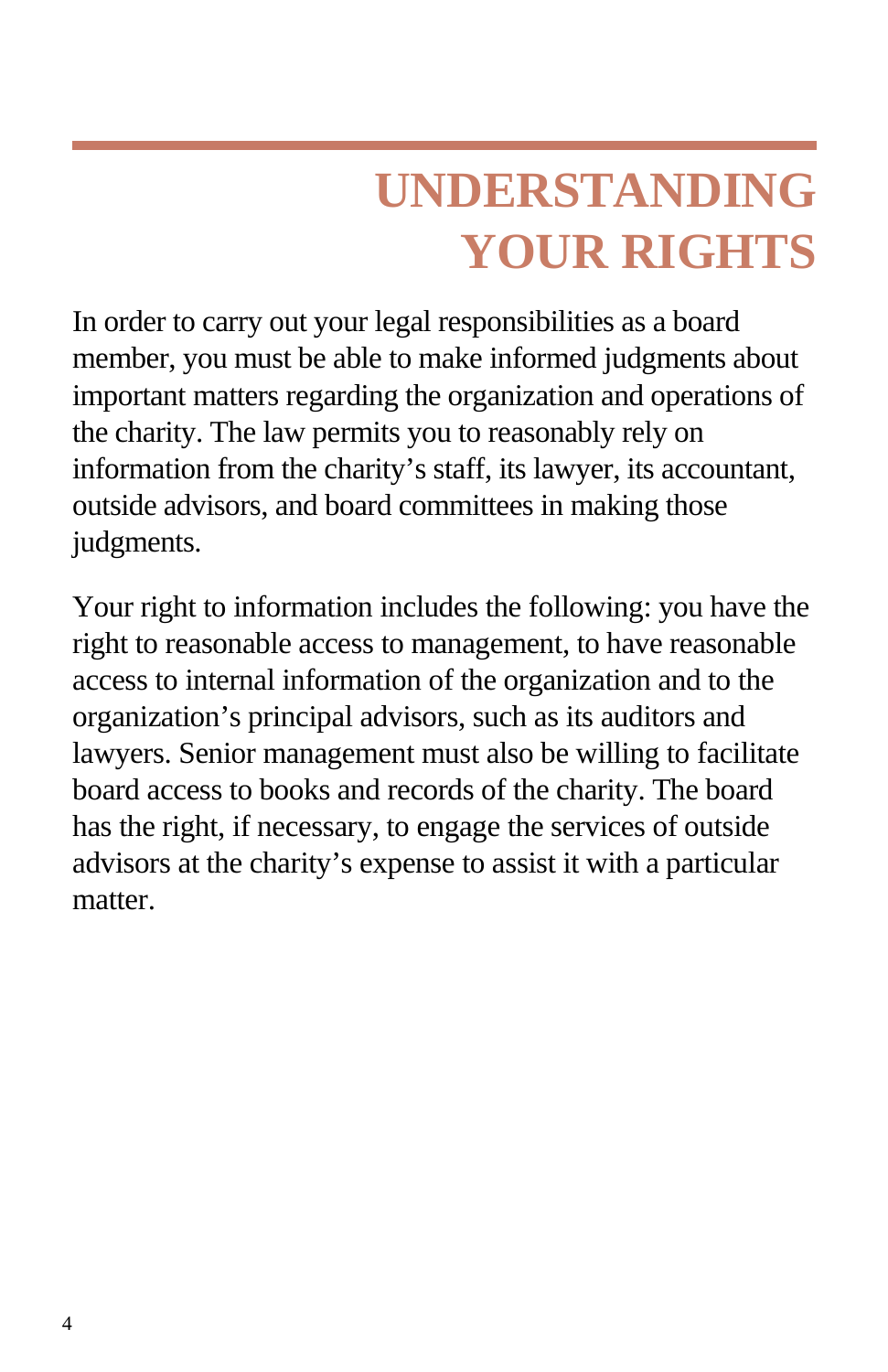### **UNDERSTANDING YOUR RESPONSIBILITIES**

In carrying out board responsibilities, the law generally imposes three duties of trust. They are regularly described as the duties of due care, loyalty to the corporation and obedience to the law.

**Duty of due care.** This responsibility generally requires that a director must discharge the duties with the care an ordinary prudent person in a like position would exercise under similar circumstances. ORS 65.357. Directors need not always be right, but they must act with common sense and informed judgment. To exercise this duty properly, boards must pay particular attention to the following:

• **Active participation.** A director must actively participate in the management of the organization including attending periodic meetings of the board, evaluating reports, reading minutes and reviewing the performance of the executive director.

• **Reasonable inquiry.** Directors should request and receive sufficient information so that they may carry out their responsibilities as directors. When a problem exists or a report on its face does not make sense, a director has a duty to inquire into the surrounding facts and circumstances. The director also has a duty to investigate warnings or reports of officer or employee theft or mismanagement.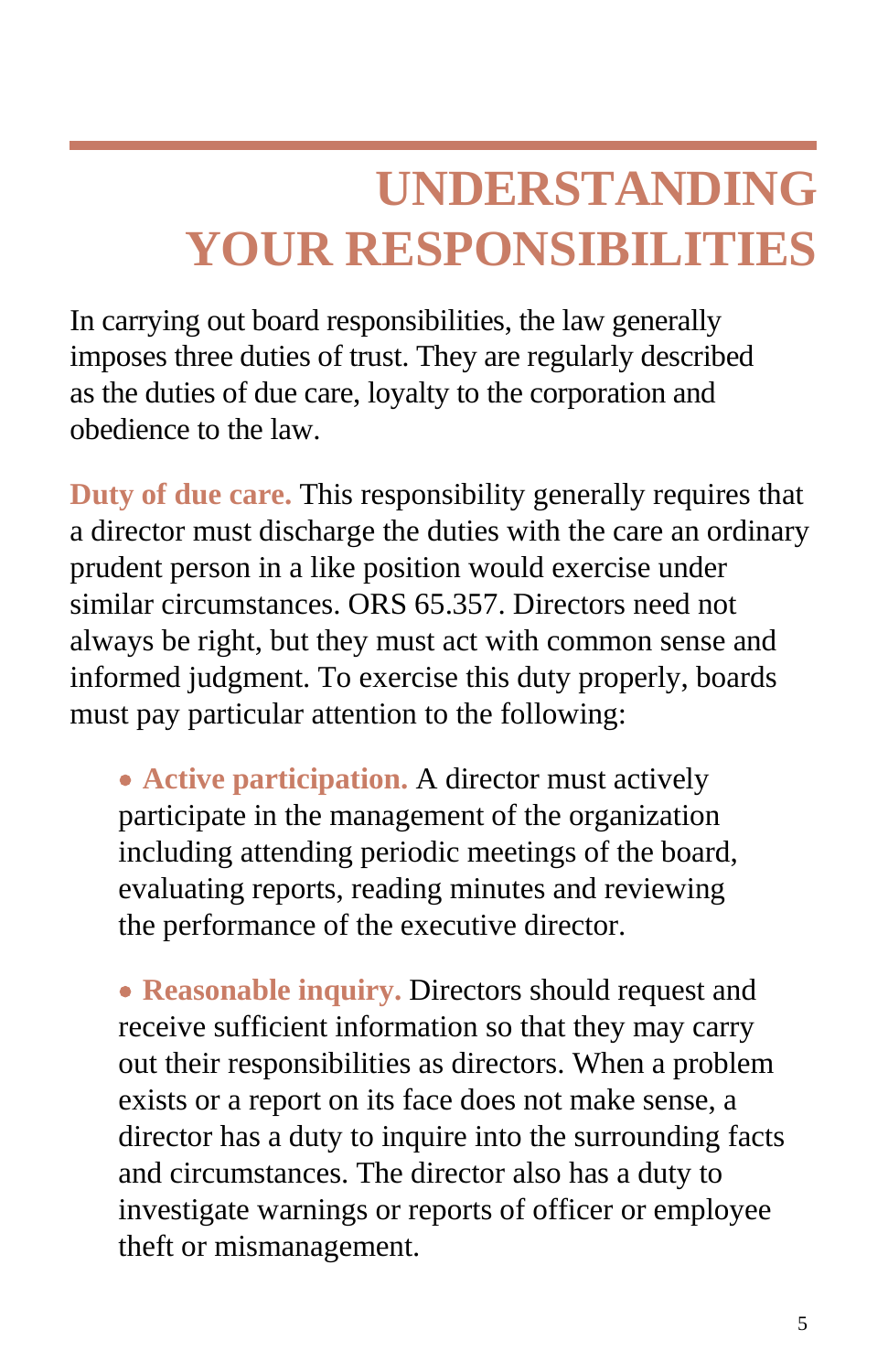**Duty of loyalty.** Directors have a duty to give their undivided loyalty to the charitable corporation. Decisions regarding the organization's funds and activities must promote the organization's public purpose rather than private interest. Any potential conflict transactions should be scrutinized closely by the board with the realization that the public will predictably be skeptical of such arrangements. There are some general principles which will serve to guide boards faced with conflict of interest situations.

• **Conflicts in general.** While transactions between the charitable corporation and individual board members, their families and businesses they own or operate should be avoided, they are not absolutely prohibited. Under certain circumstances, a contract or transaction between a nonprofit corporation and its director or an organization in which the director has a material or financial interest is acceptable. However, if the transaction is challenged, the director will have the burden of establishing that the contract or transaction is fair and reasonable, that there was full disclosure of the conflict and that the contract or transaction was approved by members or other directors in good faith. ORS 65.361. The board should only approve the transaction if it is clearly in the best interest of the charity.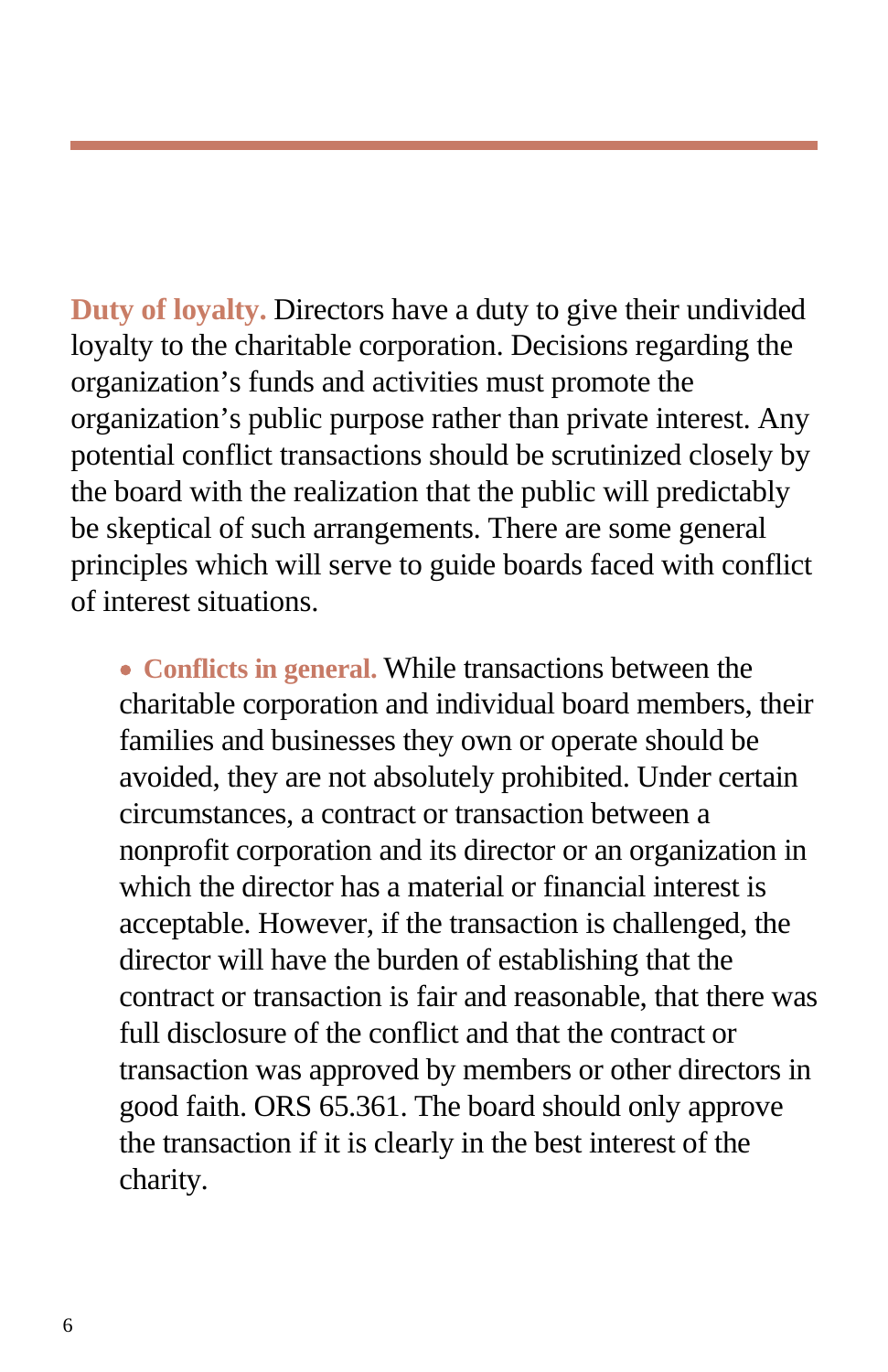• **Written policy.** The board should establish a written policy for dealing with conflicts of interest. The policy should address disclosure of financial interest and withdrawal from discussion and voting by interested directors. Due to the sensitivity of conflicts of interest, the board may want to require that transactions benefiting a director may be approved only by a greater than majority vote. Also, requiring an annual disclosure by all board members of their business involvement with the nonprofit organization is recommended.

• **Loans.** In general, a charitable corporation may not lend money to an officer or director. There is one statutory exception. The law allows loans for executive relocation expenses under certain circumstances. ORS 65.364.

• **Corporate opportunity.** Directors of business organizations are under a fiduciary obligation not to divert a corporate business opportunity for their personal gain. A director of a nonprofit corporation is also subject to this duty. This duty means that a director may not engage or benefit from a business opportunity that is available to and suitable for the corporation unless the corporation decides not to engage in the business opportunity and conflicts of interest procedures are followed.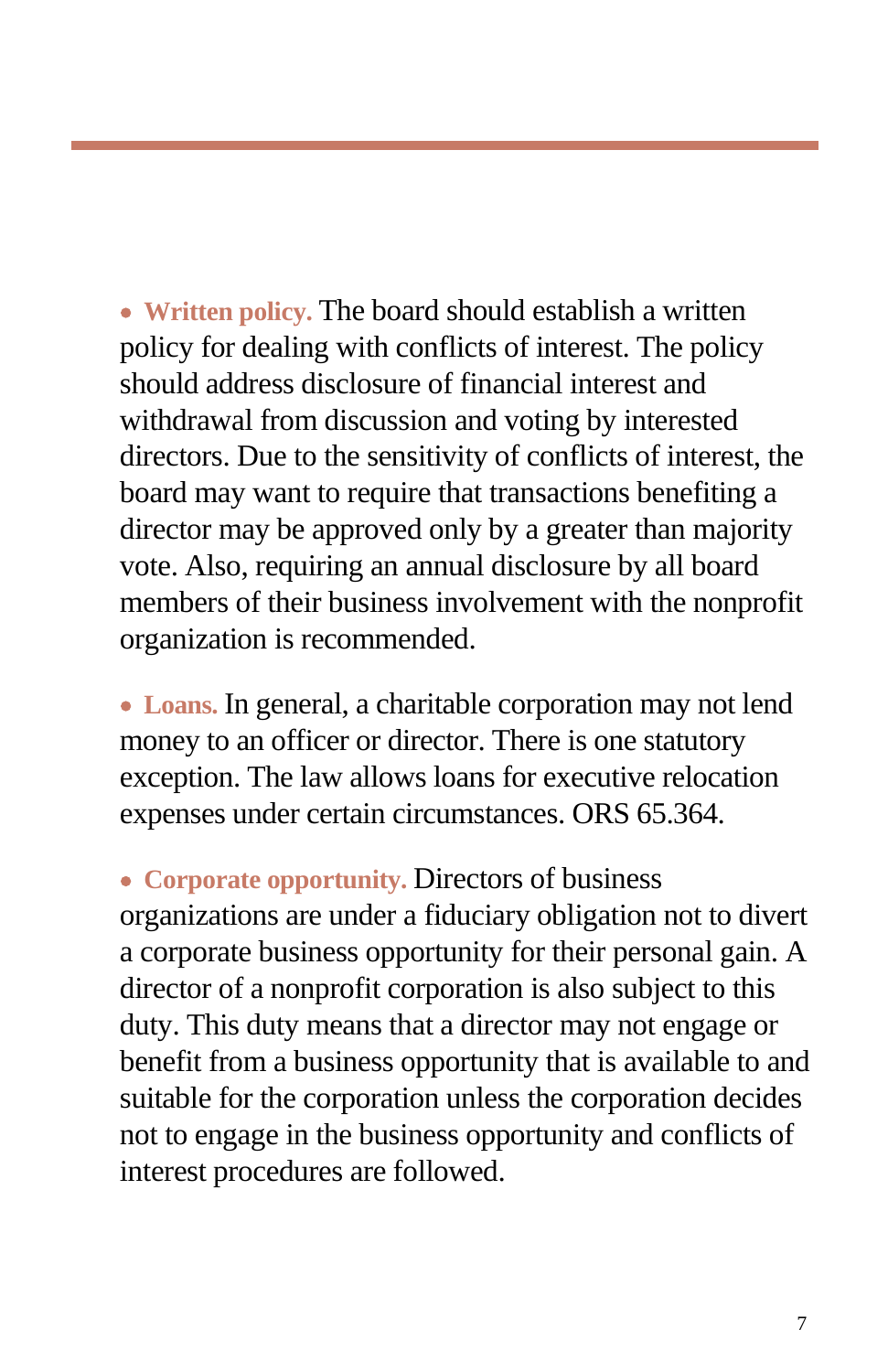**Duty of obedience.** Directors have a duty to follow the organization's governing documents (Articles of Incorporation and Bylaws), to carry out the organization's mission and to ensure that funds are used for lawful purposes. Also, directors must comply with other state and federal laws that relate to the organization and the way in which it conducts its business. For example, directors should be familiar with:

• **Federal law.** Charitable corporations usually apply to the Internal Revenue Service for exemption as a tax-exempt organization. Corporations which fail to do so may have their income taxed at normal rates, and contributors to the corporate charity may not be able to deduct their contributions on their income tax returns.

• State law. In general, charities must register and file an annual financial report with the Attorney General's office. If an organization contemplates using bingo or raffles to raise revenue, it may need to obtain a charitable gaming license from that same office. A nonprofit corporation must also file an annual renewal with the Corporation Division of the Secretary of State's office.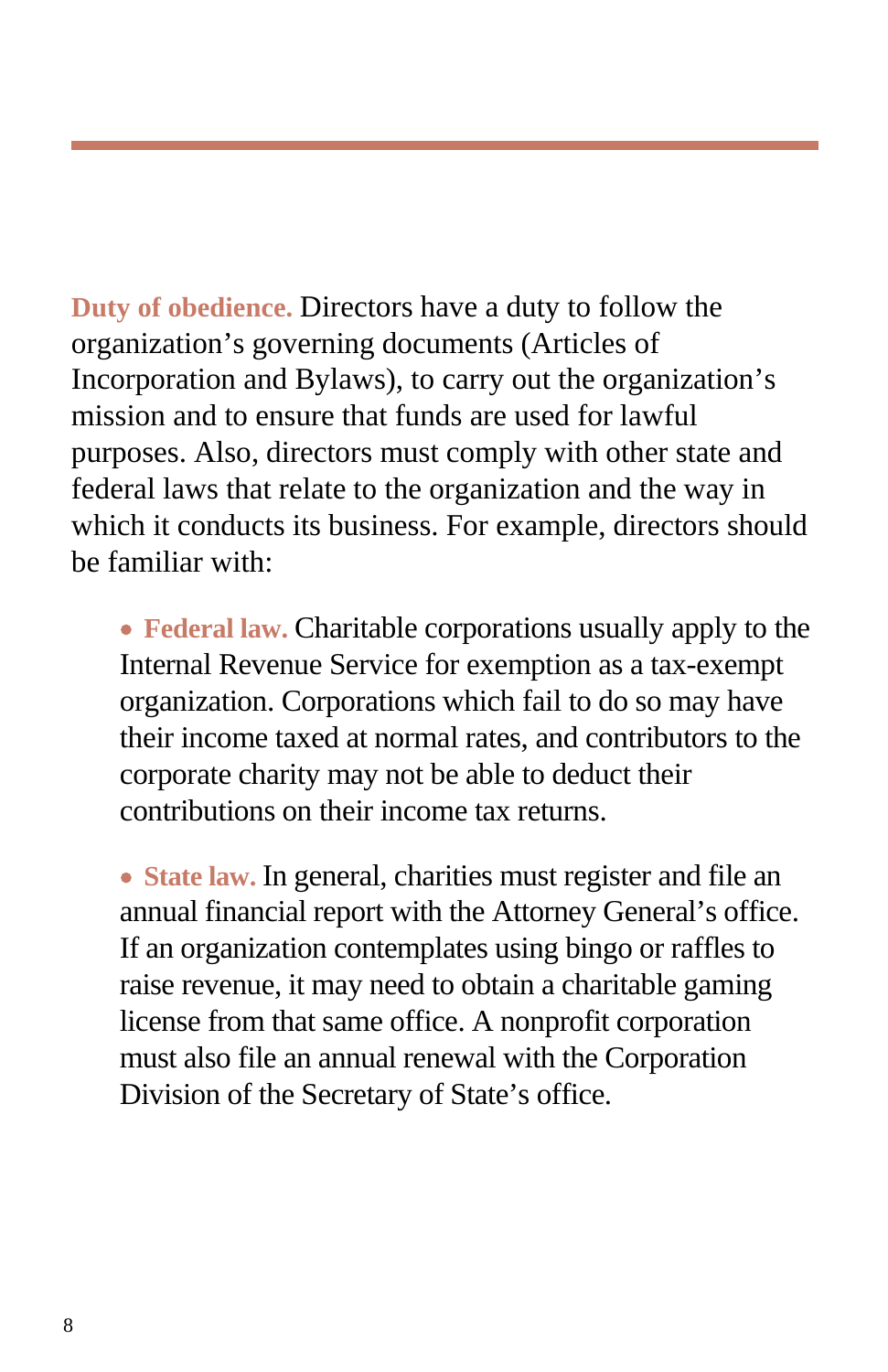• **Mission and procedures.** Directors should be familiar with the organization's governing documents and should follow the provisions of those documents. Directors should be sure proper notice is given for meetings, that regular meetings are held, that directors are properly appointed and that the organization's mission is being accomplished.

**Other duties.** In addition to the above three general fiduciary duties, there are a number of specific responsibilities which must be observed by nonprofit corporate board members.

**Satisfactory corporate documents and records.** A charitable corporation is required to have Articles of Incorporation and Bylaws. You should see that they are updated and consider amendments if they do not reflect the current mission and operating procedures of the organization. The organization is also required to keep minutes of its board meetings and a record of all actions taken by committees of the board of directors. ORS 65.771.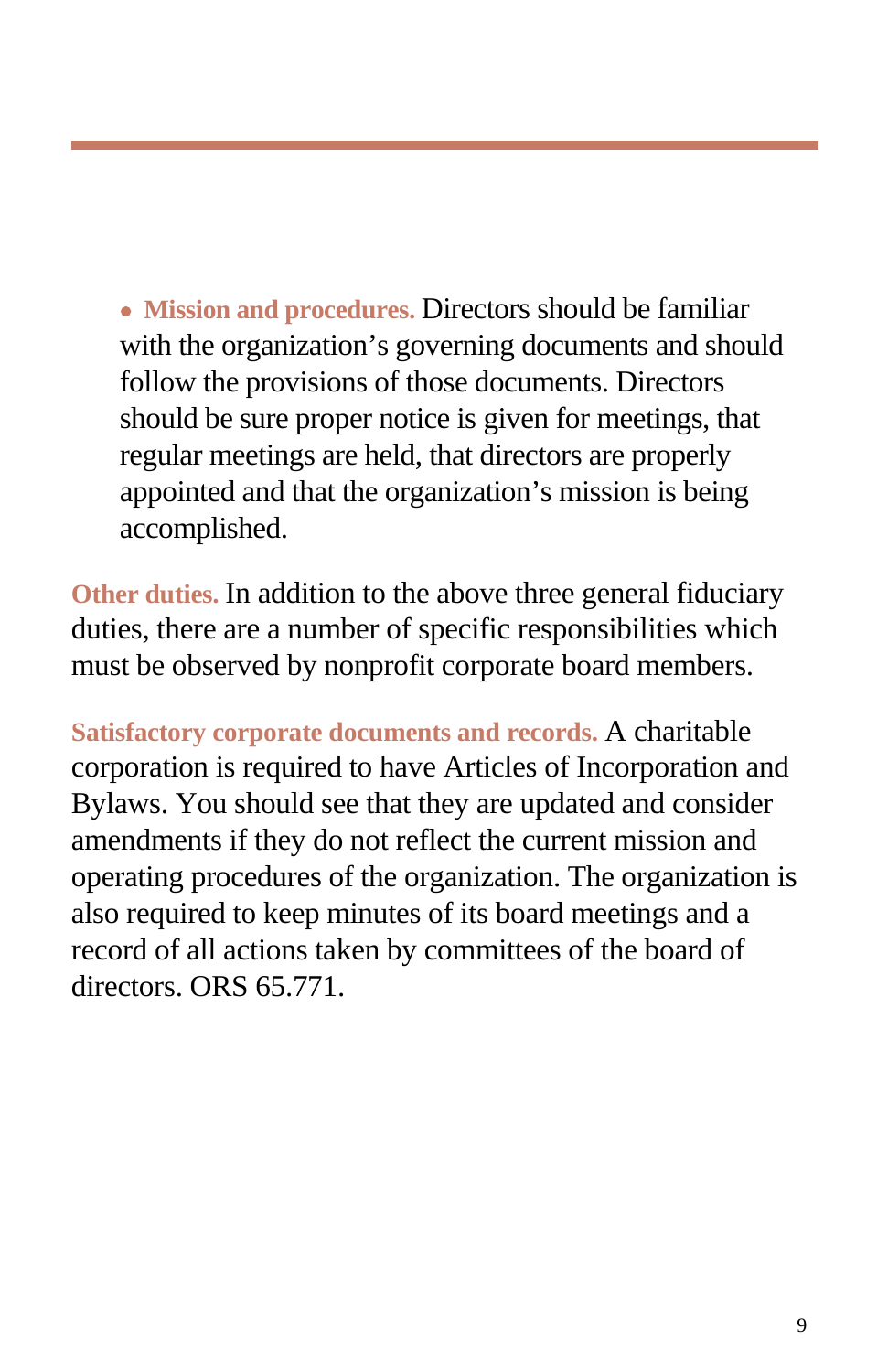**Adequate financial records and controls.** One of the board's responsibilities is to oversee the organization's financial affairs, making sure that the organization has adequate internal accounting systems and controls. With embezzlement from nonprofit organizations on the rise, it is imperative that financial controls are in place before theft occurs. The board should be responsible for approving the organization's annual budget. Board members should expect the CEO (or other designated staff) to produce timely and adequate income and expense statements, balance sheets and budget status reports, and should expect to receive these in advance of board meetings. With the advent of online banking, many small organizations neglect to retain copies of their bank statements. Board directors should ensure that appropriate accounting and banking records are being maintained. With large organizations, the board should employ, either directly or through an audit and finance committee, an independent auditor and review the auditor's annual report at a face-to-face meeting.

**Safeguarding.** The board should oversee the effective use of the resources of the organization. Policies should be adopted and large transactions approved to ensure that the organization's assets are not misapplied or wasted. The board should ensure that the assets are invested prudently, avoiding high risk investments and employing some diversification of investments.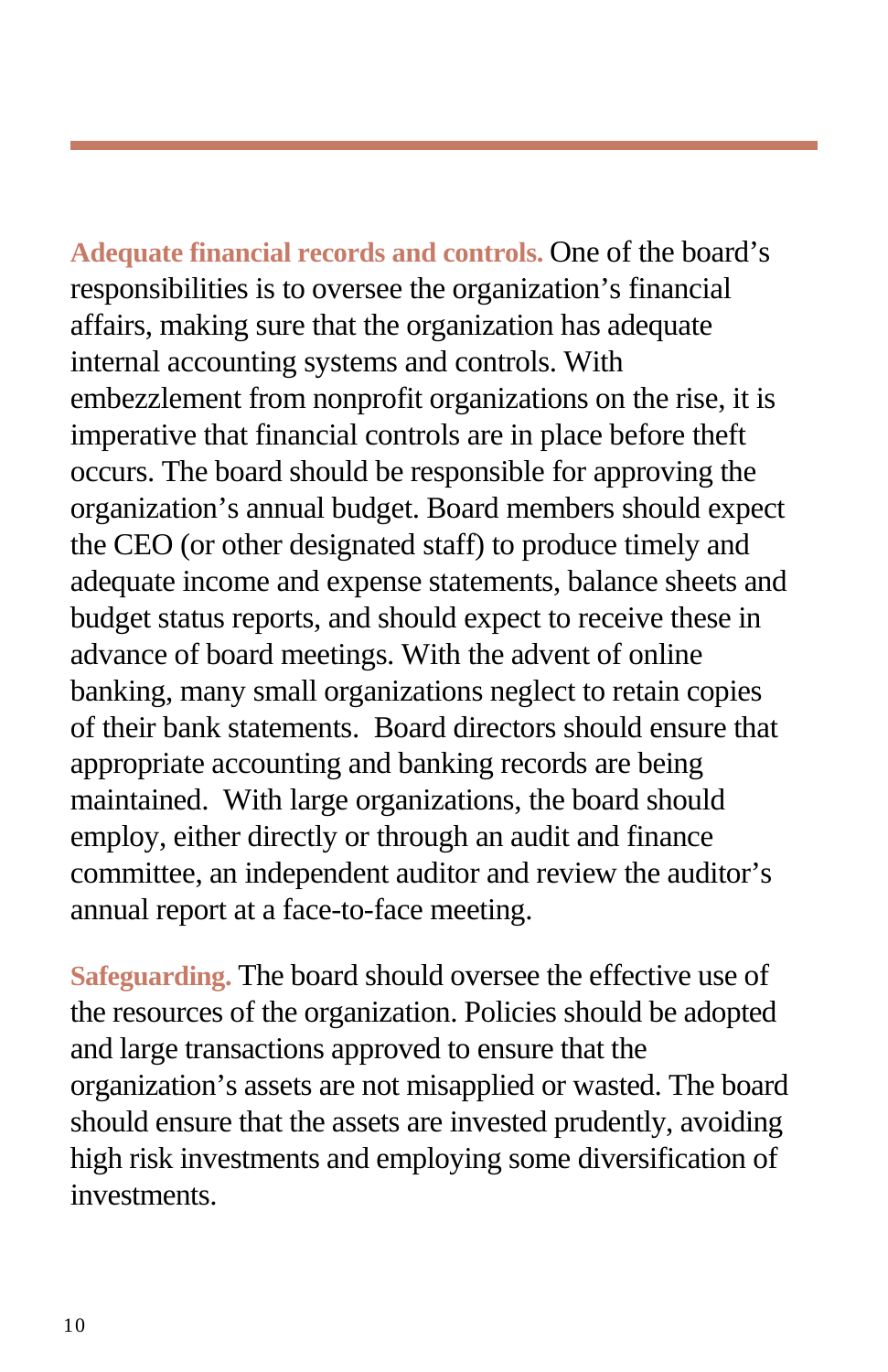**Observing donor restrictions.** All donations must be used in a manner which is consistent with the organization's stated mission. However, some donors designate that gifts are to be used for a particular purpose. It is important to keep faith with donor intentions. The board is obligated to see that such restricted funds are used for the stated purpose(s).

**Responsible solicitation activities.** Some organizations decide to hire professional fundraisers to conduct or assist in soliciting donations. When hiring a fundraiser, select one who is trustworthy; ask for references. Make sure any contract with a professional fundraiser or consultant, especially the terms for compensation, is fair and reasonable from the charity's perspective. Be aware that most donors expect the majority of their contributions to be used for program services and that many "watchdog" organization standards limit annual fundraising costs to no more than 35% of total expenditures. Certain types of contracts require the organization's officers and directors to observe specific procedures. ORS 128.814.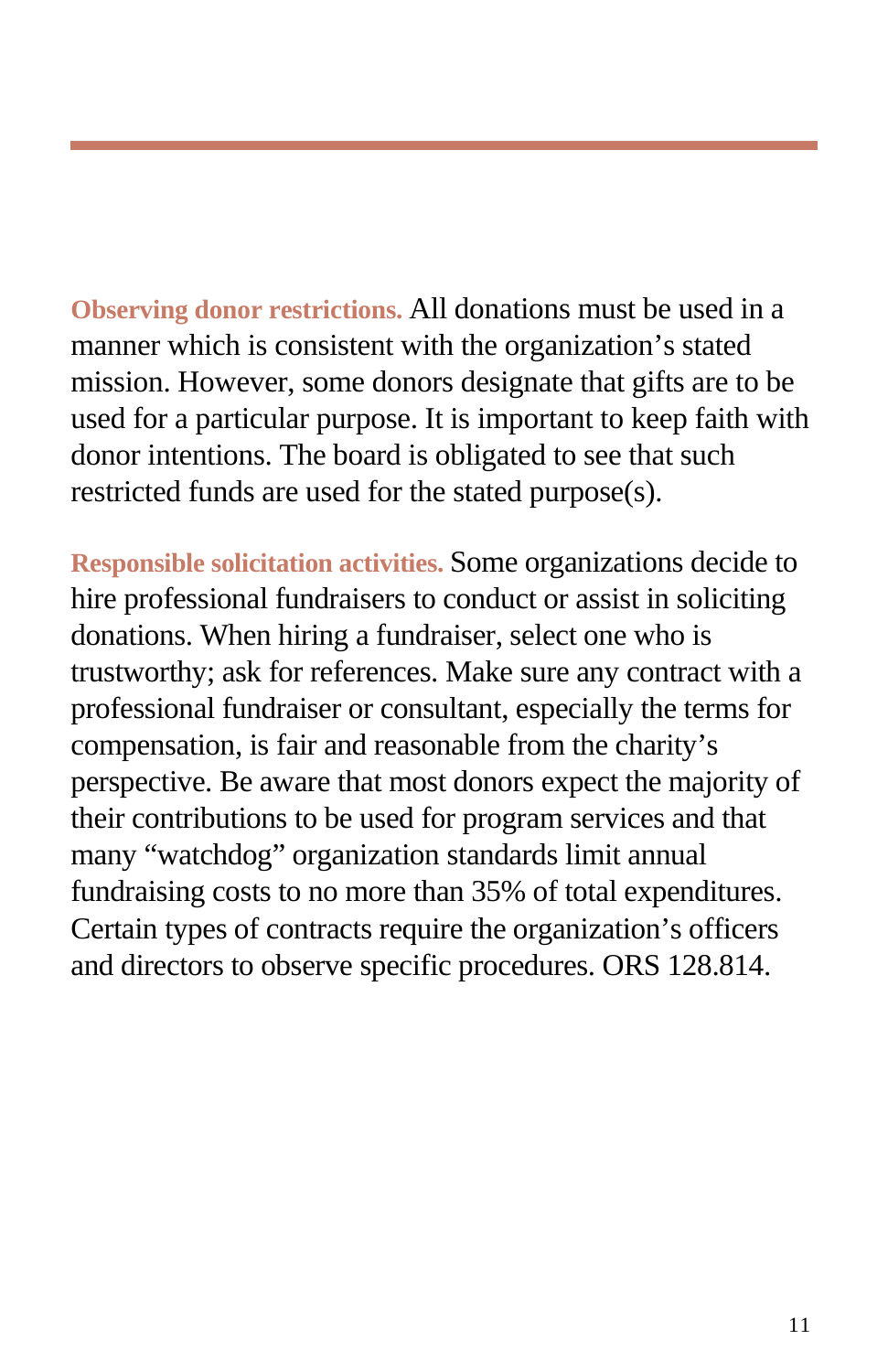### **PERSONAL LIABILITY**

It is possible that board members of a charitable corporation will find themselves sued as personal defendants in a lawsuit filed by an "outside third party" who has incurred some personal injury or financial loss as a result of dealings with the organization. To encourage citizens to serve as board members for charities, the law cloaks volunteer board members with qualified immunity. They cannot be sued for negligent acts. They may, however, be subject to lawsuits alleging that a loss was due to their gross negligence, willful or fraudulent acts.

NOTE – The IRS may also hold directors personally liable if the organization violates federal tax law. The most likely situation is the failure of the organization to perform mandatory payroll withholding.

Because there is some degree of risk, including the cost of defending a frivolous claim, directors should discuss with the organization's attorney the prospect of purchasing directors and officers (D and O) liability insurance, and/or including indemnification provisions in the organization's governing documents.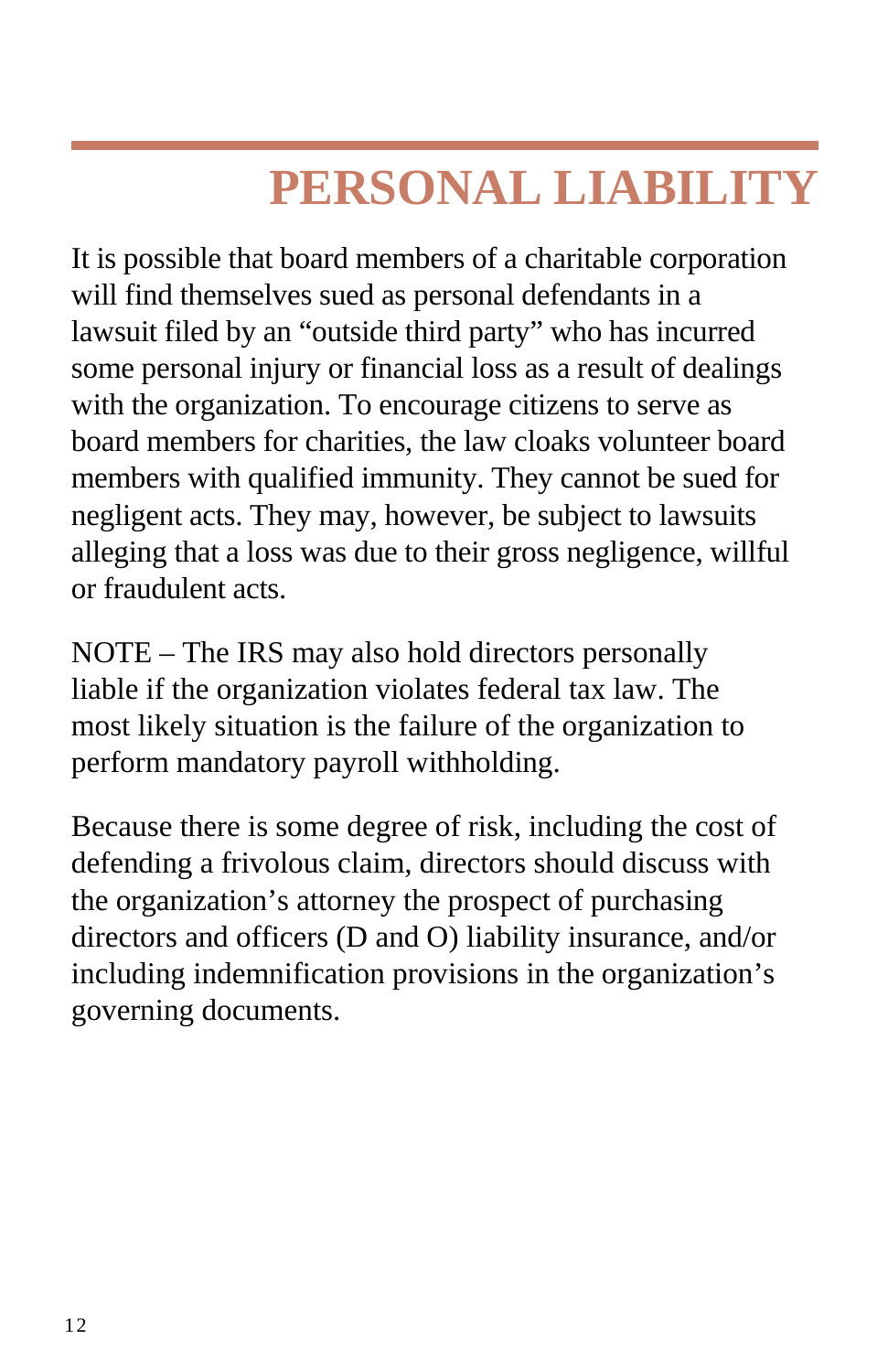#### **SUGGESTED RESOURCES:**

Oregon Department of Justice 100 SW Market Street Portland, OR 97201-5702 Phone: (971) 673-1880 Website: *www.doj.state.or.us*

Nonprofit Association of Oregon 5100 SW Macadam Avenue, Ste. 360 Portland, OR 97239 Phone: (503) 239-4001 Email: *connect@nonprofitoregon.org* Website: *www.nonprofitoregon.org*

The Oregon Nonprofit Corporation Handbook (5<sup>th</sup>) edition) is available from Nonprofit Association of Oregon (503) 239-4001

The Nonprofit Institute Portland State University Email: *npi@pdx.edu* Website: *www.pdx.edu/nonprofit-institute*

**BoardSource** 750 9th Street, NW, Suite 650 Washington, DC 20001-4793 Phone: (202) 349-2500 or Toll Free at (877) 892-6273 Email: *members@boardsource.org* Website: *www.boardsource.org*

Northeast Oregon Economic Development District (serving Baker, Union and Wallowa counties) 101 NE First St, Suite 100 Enterprise, OR 97828 Phone: (541) 426-3598 or (800) 645-9454 Email: *lisadawson@pdx.edu* Website: *www.neoedd.org*

#### **STATEMENT OF NONDISCRIMINATION AND COMPLIANCE WITH THE AMERICANS WITH DISABILITIES ACT (ADA)**

The Americans with Disabilities Act of 1990 (ADA) requires all programs, services and activities of state and local governmental agencies to be accessible to persons with disabilities.

The Oregon Department of Justice does not discriminate in providing access to its programs, services and activities on the basis of race, color, religion, ancestry, national origin, political affiliation, sex, age, marital status, sexual orientation, physical or mental disability, or any other inappropriate reason prohibited by law or policy of the state or federal government.

For additional information regarding (1) the department's ADA compliance, (2) its policy of nondiscrimination, (3) availability of the information in this pamphlet in a different format or (4) procedures for resolving a complaint that the department has discriminated in providing access to the department's programs, services and activities - please contact the department's ADA coordinator:

ADA Coordinator 1162 Court Street, NE Salem, Oregon 97301-4096 Telephone: 503-947-4328 (800) 735-2900 - TTY Fax: 503-378-8732